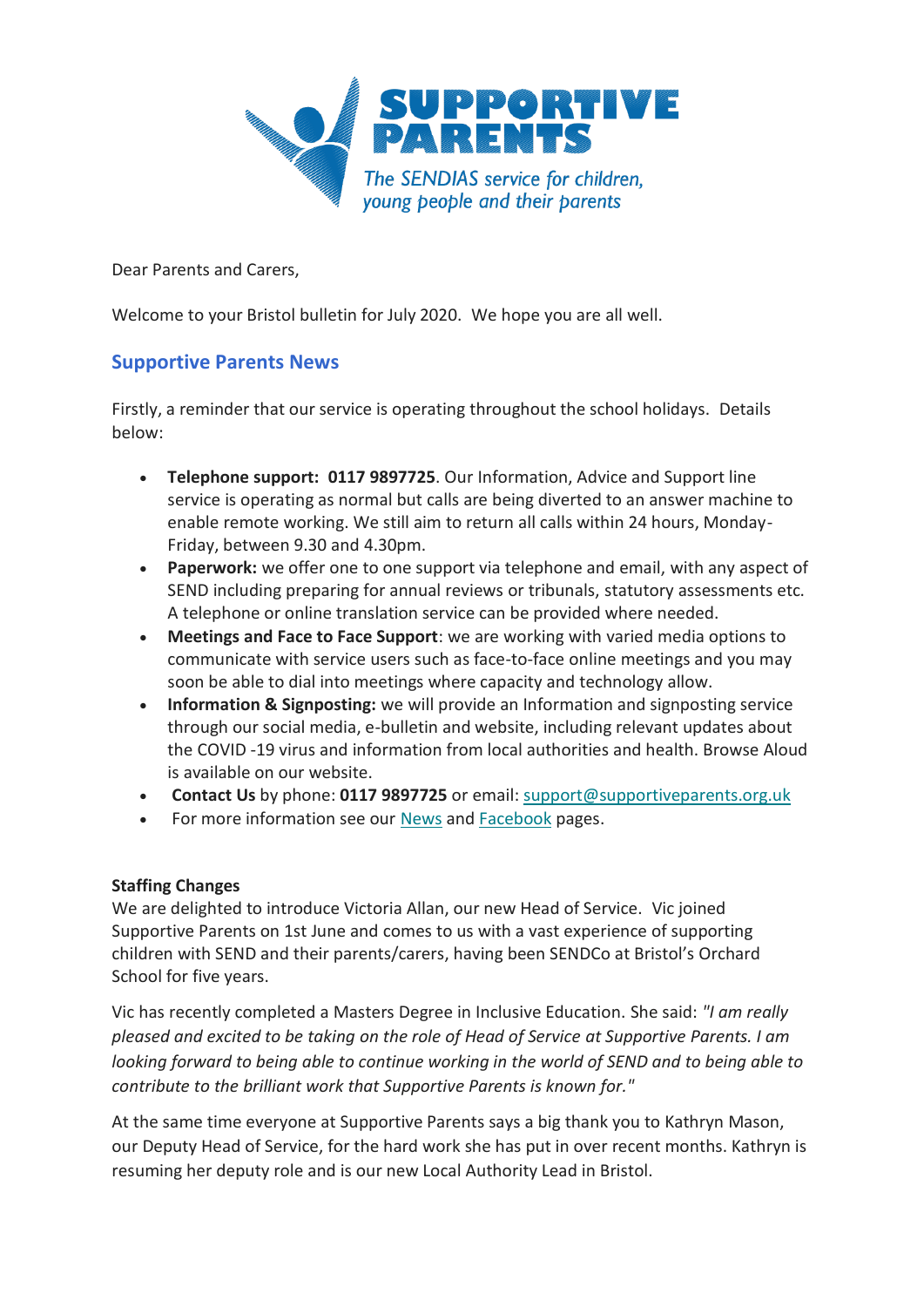### **We're Recruiting!**

We currently have two vacancies on our staff team:

- A Local Authority Information, Advice & Support (IAS) Worker
- A Local Area Practitioner with a Children & Young People focus

For details about both these positions and how to apply, please click [HERE.](https://www.supportiveparents.org.uk/were-recruiting/) The deadline for applications is **Friday 7th August.**

#### **Young People's 'Hub'**

Have you visited our Bristol 'Hub' for young people yet? This virtual information hub is open to all but aimed at children and young people and their families. It brings together information from local partner organisations about services, activities and opportunities available to children and young people while COVID-19 restrictions are in place. Information is available in video format for each organisation together with a link to their website. Come on in and browse [HERE.](https://www.supportiveparents.org.uk/young-people-16-25/virtual-hub/)

#### **AGM**

A date for your diaries - our Annual General Meeting takes place on Monday 19th October at 7pm. This will be a virtual meeting and all are welcome. Further details about this will follow in due course.

## **Volunteering**

If you have some time on your hands or useful skills and experience to contribute, do get in touch with our Volunteer Lead, Jane Franklin, to find out about any current or forthcoming volunteer opportunities with Supportive Parents. Contact Jane by emailing: [jane.franklin@supportiveparents.org.uk](mailto:jane.franklin@supportiveparents.org.uk)[.](mailto:jane.franklin@supportiveparents.org.uk.)

## **Education**

**Department for Education Advice** - on Thursday 2nd July, the Department for Education published detailed guidance to support schools and colleges to fully reopen in September 2020 and early years and childcare providers from 20th July. The Education Secretary, Gavin Williamson announced:

- Limits on attendance to be lifted to allow schools to open at full capacity
- Schools and colleges to deliver their full curriculum, ahead of exams next summer
- Limits on nursery group sizes to be lifted from 20th July
- "Covid-19 secure" measures to remain in place, with children self-isolating at home where needed

This means all children are expected back in school, full time from September and **all provision for SEND should be in place.**

See also the ministerial letter to parents, carers and young people, about the full return to school in September, issued 21st July [HERE.](https://www.supportiveparents.org.uk/wp-content/uploads/2020/07/20200721_DfE_DHSC_joint_ministerial_letter-21st-July-1.pdf)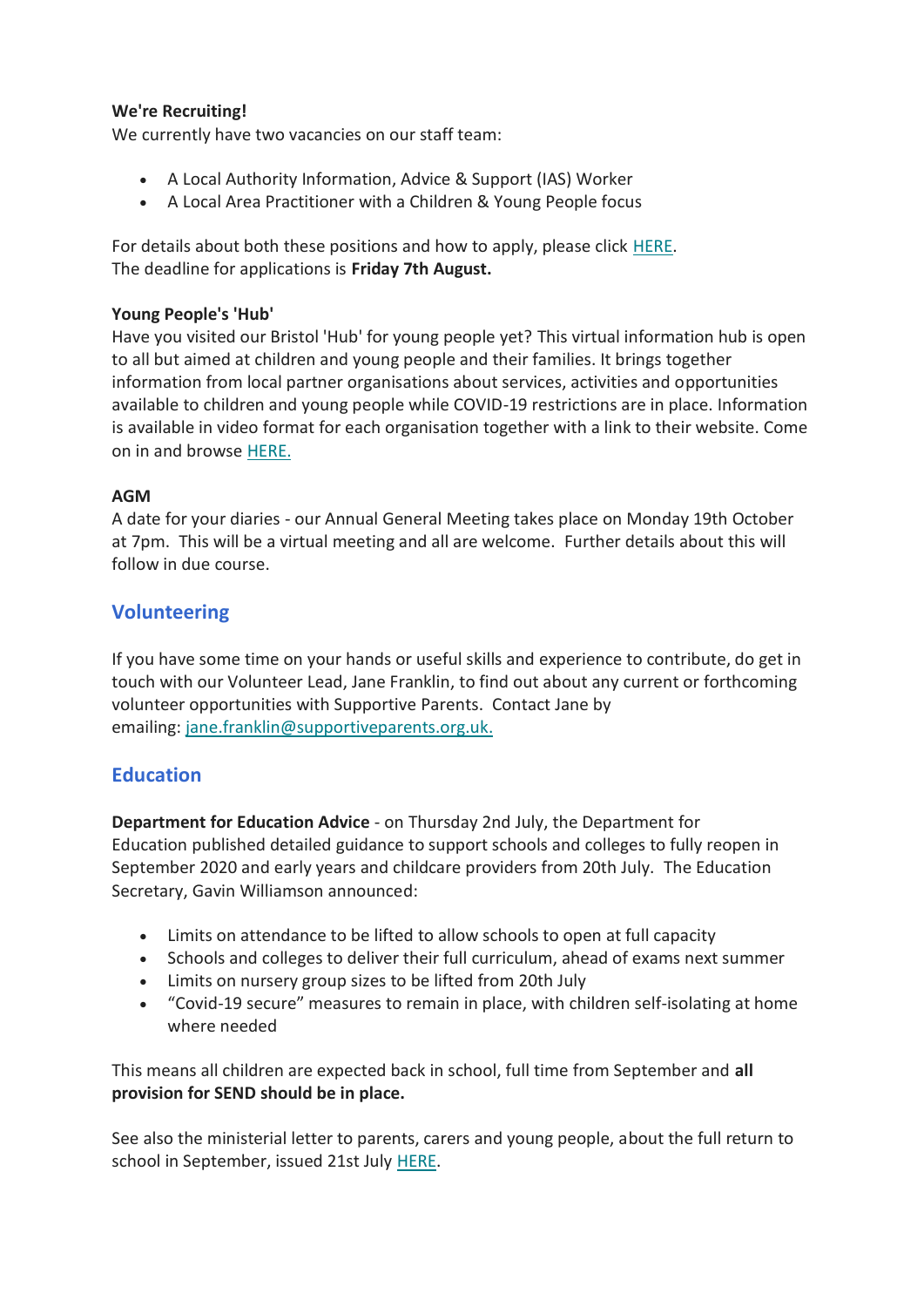If you have any concerns about the return to school which you wish to discuss, please do get in touch through our helpline or why not come along to our coffee morning on **26th August** (see 'training, events and support groups' below).

The Department for Education has provided a leaflet and some short videos for parents regarding children returning to school after Coronavirus and what you can expect.

- The leaflet can be found [HERE](https://coronavirusresources.phe.gov.uk/schools-/resources/leaflets/)
- The film for primary school pupils can be found [HERE](https://www.youtube.com/watch?v=BiefaCf2fvY)
- The film for secondary school pupils can be found [HERE.](https://www.youtube.com/watch?v=foQuuIWonl8)

#### **COVID update - changes in the law**

See our video [HERE](https://www.supportiveparents.org.uk/service-briefing-amendments-to-send-legislation-3-june-2020/) in which the changes to SEND law, made as a result of COVID -19, are explained by our North Somerset colleague, Sarah Bishop

## **Training, Events & Support Groups**

#### **Return to school & Transition 26th August 2020**

Last minute worries about returning to school? This is an opportunity to pick up some practical tips and ideas about how to support a child or young person with transition from nursery to school, between year groups or from primary to secondary school and to understand what steps schools can take to ensure a smooth transition. We are inviting parents and carers to grab a cuppa, listen to a short presentation, receive a handout, ask questions and chat with other parents and carers. This event is free. It will be hosted on Zoom and you'll be able to book on Eventbrite shortly, so keep an eye on our [News](https://www.supportiveparents.org.uk/latest-news/) and [Facebook](https://www.facebook.com/SupportiveparentsPPS) pages.

#### **Support Groups**

A member of our team will be available to discuss any SEND issues which you may have and to provide information advice and support at support groups run by Bristol Parent Carers. We attend alternate support groups run by BPC in North, South, East & Central Bristol. These support groups have been suspended during Coronavirus. We hope that they will resume in September and will keep you posted about this as soon as we know what BPC's plans are.

#### **Coffee Mornings**

We have run a couple of virtual coffee mornings over recent weeks. We are going to trial running some further virtual coffee mornings during the year. We hope to cover a particular topic at each coffee morning and to invite guest speakers along to join us. During the year, we will keep our virtual offer under review and decide whether physical alternatives should be offered. We will ask for your views about this.

#### **Evening Surgery 8th September 2020 – save the date!**

We're holding a FREE 'SEND surgery' for parents and carers living in Bristol who have children with special educational needs or disabilities (SEND). A 30-minute telephone appointment OR a scheduled 'virtual' online zoom appointment can be booked with one of our trained SENDIAS practitioners. This is an opportunity to speak to one of our trained Bristol SENDIAS practitioners on a confidential, one-to-one basis and receive help and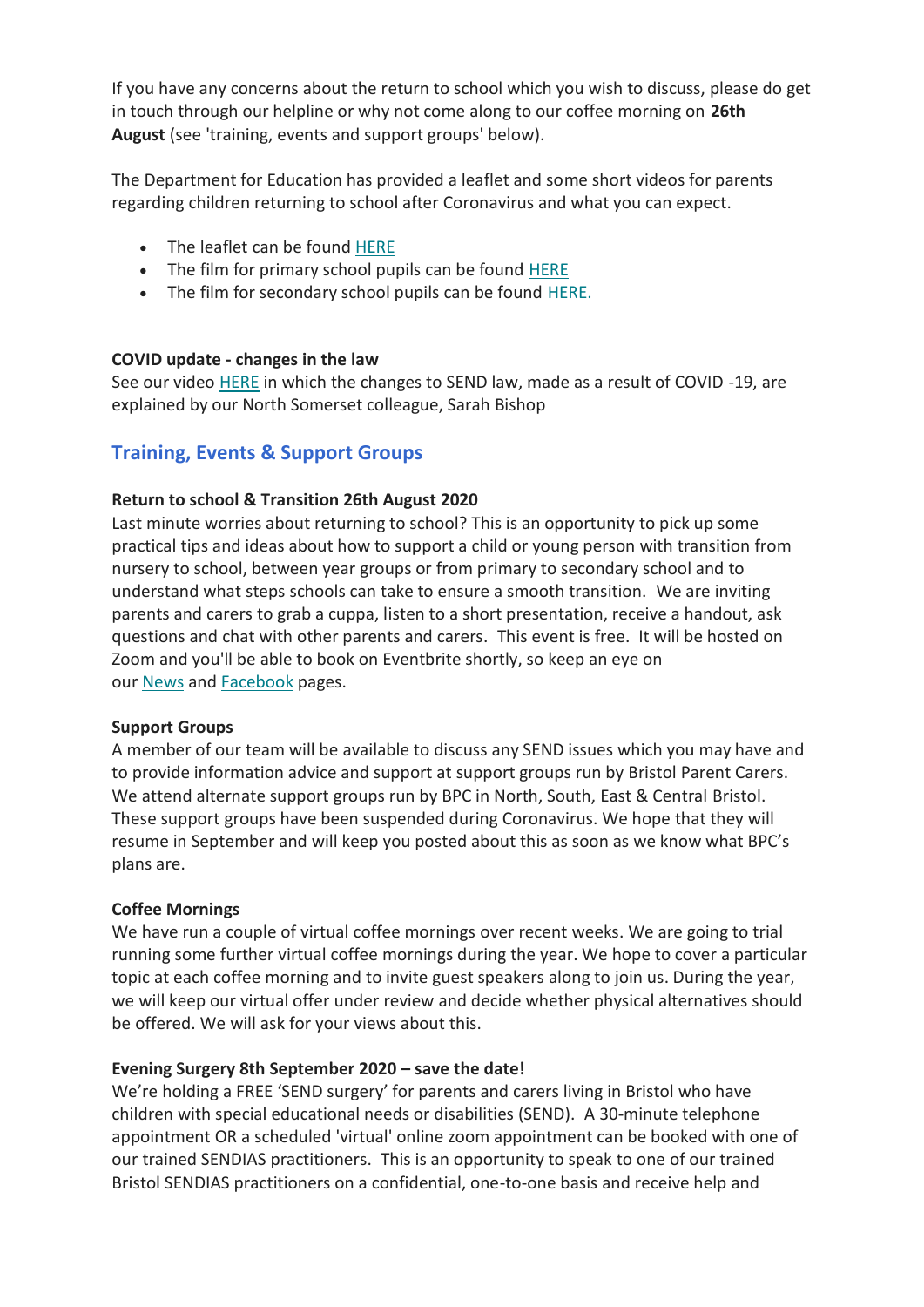support with any query about special educational needs or a disability. We're happy to discuss paperwork, processes, give guidance about filling in forms and talk through next steps. This event will be available to book through Eventbrite, so keep an eye on our our [News](https://www.supportiveparents.org.uk/latest-news/) and [Facebook](https://www.facebook.com/SupportiveparentsPPS) pages.

# **Consultation & Feedback**

**You Said, We Did** - we asked what you wanted from your SENDIAS service during the Coronavirus pandemic. Thank you to all of you who responded. This helped us to plan our service delivery. You told us that you wanted to access information about the law, local events and services and to be able to contact us through the helpline. Please see [HERE](https://www.supportiveparents.org.uk/wp-content/uploads/2020/07/You-said-we-did-PDF.pdf) for how we have responded.

**SEND Surveys** - we have had some really positive feedback from both the local authority's send survey [HERE](https://www.bristol.gov.uk/web/bristol-local-offer/about/send-news) and a survey carried out by Bristol Parent Carers (BPC). Thank you so much to all of you who gave this feedback. One issue which came out of the BPC survey was that not many people had heard about our service from schools. We are looking at ways in which we can raise our profile with schools in future.

## **Resources:**

We have two new resources:

- a new leaflet on transitions [HERE](https://www.supportiveparents.org.uk/wp-content/uploads/2020/07/Transitions-Preparing-for-starting-or-moving-school.pdf)
- a leaflet on attending virtual meetings with professionals [HERE](https://www.supportiveparents.org.uk/wp-content/uploads/2020/05/Preparing-for-a-virtual-or-telephone-meeting.pdf)

# **Summer Activities**

- The latest 'Families in Focus' bulletin is now available. This is a city-wide Bulletin containing a huge amount of information about activities, resources and support for families, parent/carers and young people available during the Summer. Click [HERE](https://www.supportiveparents.org.uk/wp-content/uploads/2020/07/Families-in-Focus-Bulletin-Summer-2020.pdf) to read it.
- Off The Record have a range of summer activities for the 11-25 age range. You'll need to check each activity for specific age groups. Click [HERE.](http://www.otrbristol.org.uk/wp-content/uploads/2018/07/IW-Summer-programme.jpg)
- We Are Bristol Kids fun stuff to help children learn about Bristol, as well as stories, art tips, P.E, competitions and more. Click [HERE.](https://www.wearebristol.co.uk/kids/)
- Wecil 'Out & About' have two activity packs to support parents and carers of disabled children and young people. If you need them printed and sent to you please contact [outandabout@wecil.co.uk.](mailto:outandabout@wecil.co.uk.) To Download the activity packs, click [HERE.](https://www.bristollearningcity.com/resource/out-and-about-family-activity-pack/)
- Bristol Libraries Summer Reading Challenge will take place online this Summer. The challenge is free to join, and encourages children to read books and take part in games, quizzes and downloadable activities. Click [HERE](https://www.bristol.gov.uk/libraries-archives/services-for-children-and-young-people/summer-reading-challenge-2020) for details. The Library service has further online services for families, children and young people,including, storytime and live baby bounce and rhyme sessions, a weekly children's book quiz, a weekly Lego Club challenge to build at home, [eComics](https://www.bristol.gov.uk/libraries-archives/online-newspapers-and-magazines) for all ages and learning resources. Click [HERE](https://www.bristol.gov.uk/libraries-archives/coronavirus-library-information) for information about library services in Bristol during coronavirus.